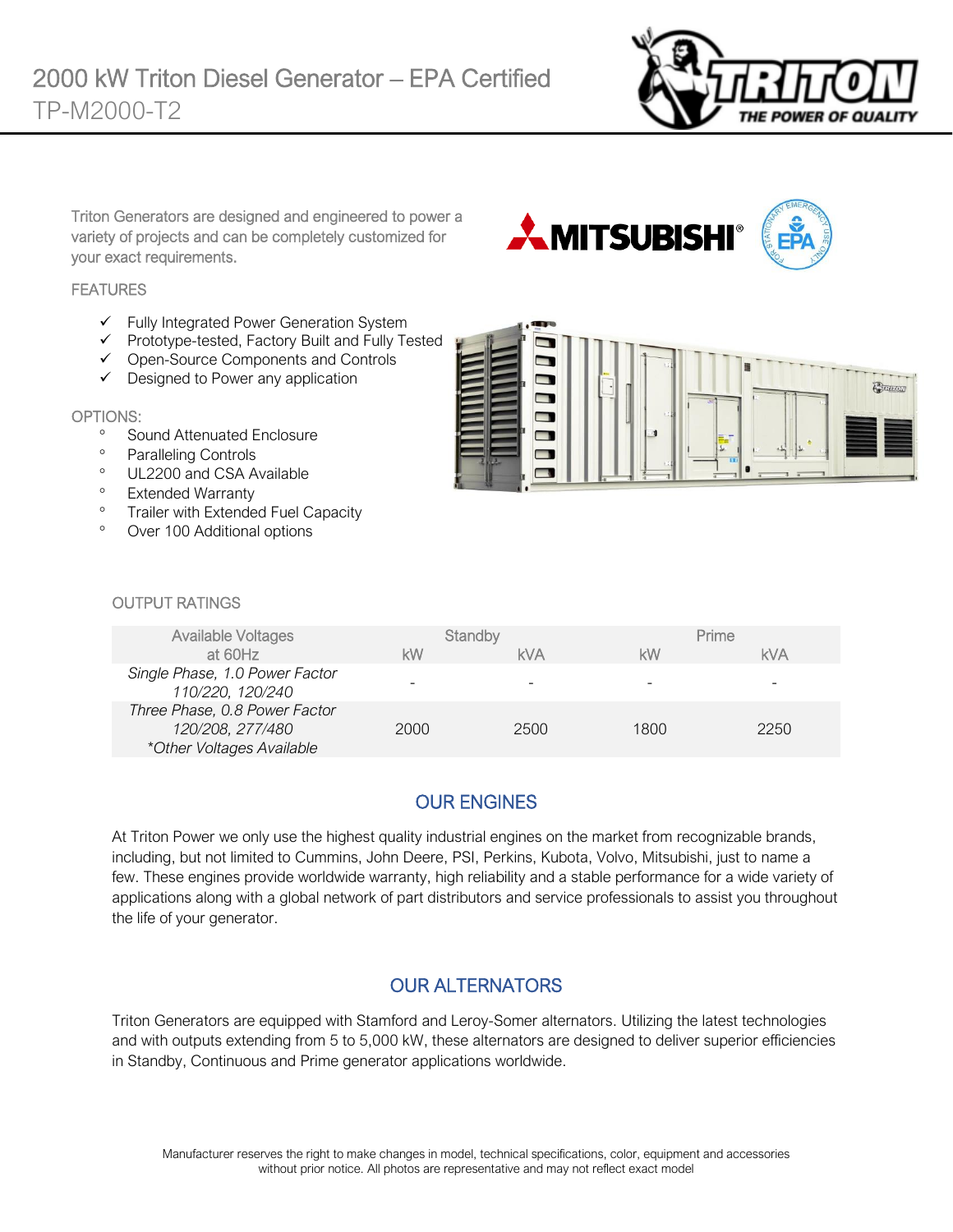

### ENGINE INFORMATION

| Engine Make                      | Mitsubishi             |
|----------------------------------|------------------------|
| Model                            | S16R-Y2PTAW2-1         |
| <b>Tier Rating</b>               | Tier 2                 |
| Engine Speed (RPM)               | 1800                   |
| Engine Power Output at rated RPM | 2180 kWm / 2923 HP     |
| Cooling                          | <b>Radiator Cooled</b> |
| Aspiration                       | Turbocharged           |
| Total Displacement (Liter)       | 65.37                  |
| No. of Cylinders and Build       | V <sub>16</sub>        |
| <b>Bore and Stroke</b>           | 170 x 180              |
| <b>Compression Ratio</b>         | 14.0:1                 |
| Governor                         | Electronic             |
| Fuel Consumption (L/hr)          |                        |
| <b>Full Load</b>                 | 590.36                 |
| 75% Load                         | 431.27                 |
| 50% Load                         | 290.07                 |
| Oil Capacity (Liter)             | 160                    |
| Coolant Capacity (Liter)         | 142                    |

### ALTERNATOR INFORMATION

| Manufacturer                          | Leroy Somer or Stamford                                  |
|---------------------------------------|----------------------------------------------------------|
| Design                                | Brushless single bearing, revolving field                |
| <b>Stator</b>                         | $2/3$ pitch                                              |
| Rotor                                 | Single bearing, flexible disc                            |
| <b>Insulation System</b>              | Class H                                                  |
| <b>Standard Temperature Rise</b>      | 125 -163°C Continuous                                    |
| Exciter Type                          | <b>Self Excited</b>                                      |
| <b>Phase Rotation</b>                 | A(U), B(V), C(W)                                         |
| <b>Alternator Cooling</b>             | Direct drive centrifugal blower fan                      |
| AC Waveform Total Harmonic Distortion | No load < 1.5%. Non distorting balanced linear load < 5% |
| Telephone Influence Factor (TIF)      | <50 per NEMA MG1-22.43                                   |
| Telephone Harmonic Factor (THF)       | $<$ 2%                                                   |

# DEEP SEA DIGITAL CONTROLLER

- Adaptable for a wide variety of single gen-set applications, supporting diesel, gas and petrol engines.
- Monitors engine speed, oil pressure, coolant temperature, frequency, voltage, current, power and fuel level, giving you comprehensive engine and alternator protection.
- <sup>o</sup> Easy USB configuration via the DSE PC Suite or directly through the controller's panel.
- <sup>o</sup> Standard units include models DSE4520 or DSE4510. Additional models for AutoStart (DSE73XX and DSE74XX Series) and Synchronization (DSE86XX Series) available upon request on customized equipment.

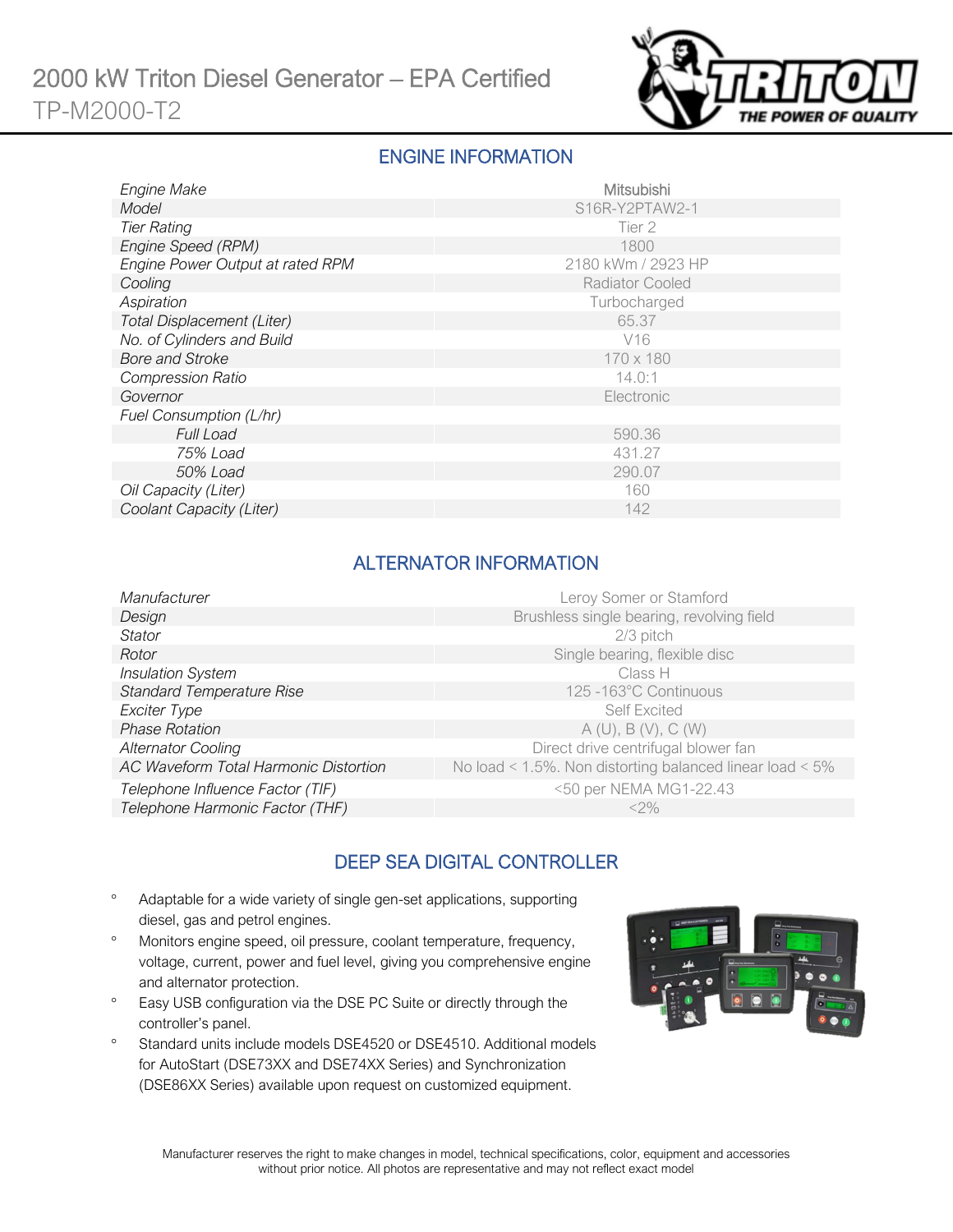

### STANDARD ITEMS

Engine System:

Ī

- o Oil Drain Extension
- o Air Cleaner
- o Critical Exhaust Silencer (Enclosed Versions)
- o Expanded Metal Safety Guards
- Fuel System
	- o Primary Fuel Filter
	- o Fuel Lock-off
		- o Flexible Fuel Lines
	- Cooling System
		- o Factory Installed Radiator
		- o 50/50 Ethylene glycol antifreeze
		- o Radiator Drain Extension
- Electrical System
	- o Unit Mounted Mainline Circuit Breaker
	- o Battery Charging Alternator
	- o Battery Tray and Cables
	- o Emergency Stop Switch
- ✓ Generator Set
	- o Mounted on Heavy Duty Steel Base Frame
	- o Anti-Vibration Pads between Engine/Alternator and Frame
	- o Full Factory Load Bank Testing
	- o Sub-Base Lifting Points
- ✓ Alternator
	- o Single and Three Phase
	- o 12 Lead Stamford or Leroy-Somer
- ✓ Enclosure (if selected)
	- o Heavy Duty Steel Enclosure (Aluminum Options)
	- o Powder Coated Finish
	- o Easy Access to All Service Points
	- o Fully Sound Attenuated
	- o Advanced Water and Dust Proofing
	- o Easy to Transport
	- o Includes 8-hour single wall fuel tank

# OPTIONAL ITEMS

- Engine System:
	- o Upgraded Exhaust Silencers (Hospital, Residential, Critical)
	- o Heavy Duty Air filters
	- o Oil Heater
	- o Block Heater (Circulating, up to 5000 Watt)
- Fuel System
	- o Multi-Valve Fuel Connections
	- o Fuel Cooler
- Electrical System
	- o Battery Charger (Standard and Float Type)
	- o Additional Circuit Breakers
	- o Shunt Trips
	- o Electrically Controlled Breakers
	- o Medium Voltage Alternators
	- o Paralleling Systems
	- o Electrical Connections (Cam-Locks, Refer Plugs, Distro Panel, and more)
- Cooling System
	- o Upgraded Radiator Systems
	- o Marine Grade Radiator
	- Generator Set
		- o Seismic Isolators
		- o Remote Mounted Control System
- **Enclosure** 
	- o Aluminum Enclosure
	- o Ultra-Quiet Enclosure
	- o 20 and 40' Container Packages
	- o Custom Paint Colors
- Alternator
	- o 600 Voltage
	- o Medium Voltage (1000 to 13,200 voltage)
	- o Two Bearing
- Additional Options
	- o Please inquire, Triton can assist in engineering nearly any option